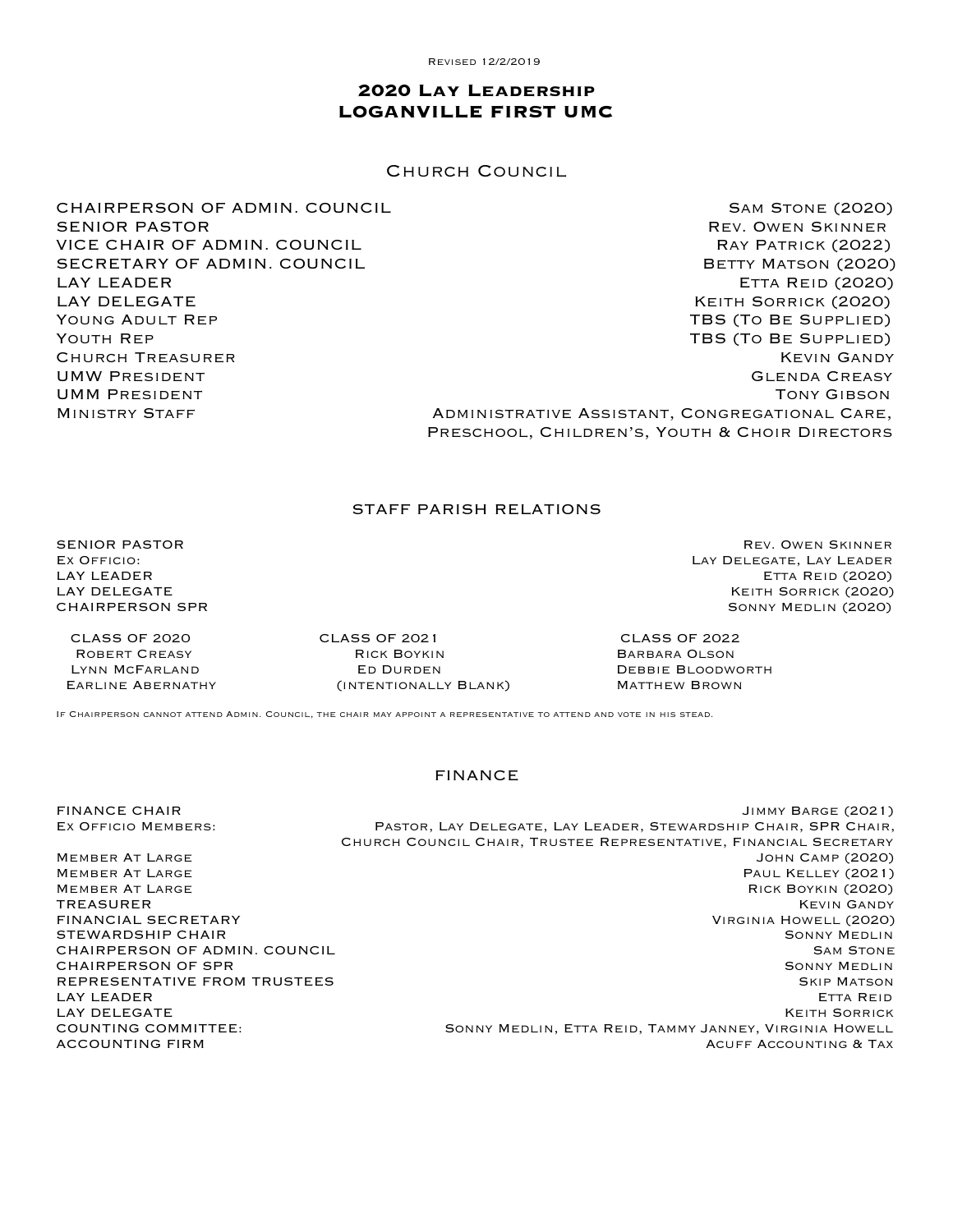CLASS OF 2020 CLASS OF 2021 CLASS OF 2022 SUE DEAN **ANN JONES** SUE DEAN **SYLVIA MOONEY TONY GIBSON SAM STONE SAM STONE SAM STONE REVIN MADSEN** Skip Matson Fletcher Poole Brian Watkins

Ex Officio member –Scouting Representative\*~Bill Underwood If Chairperson cannot attend Admin. Council, the chair may appoint a representative to attend and vote in his stead.

CHAIRPERSON Skip Matson (2020)

# COMMITTEE ON LAY LEADERSHIP (Nominations)

CHAIRPERSON SENIOR PASTOR Rev. Owen Skinner Ex Officio member: Lay Leader LAY LEADER ETTA REID GERALD CONTROL CONTROL CONTROL CONTROL CONTROL CONTROL CONTROL CONTROL CONTROL CONTROL CONTROL CONTROL CONTROL CONTROL CONTROL CONTROL CONTROL CONTROL CONTROL CONTROL CONTROL CONTROL CONTROL CONTROL CO

KATHY BOURQUE

JUDITH WALLACE **SYLVIA MOONEY** SANDRA RICHARDS

# MINISTRY TEAMS

# NURTURE TEAM

CO-CHAIRPERSONS Vickie Christner and June Pringle Ex Officio members: Pastor, Congregational Care Minister, Lay Leader, Church Council Chair Children's Ministry Director Lynn Thompson-Blair Children & Youth Ministry Intern Olivia Noone YOUTH MINISTRY DIRECTOR **CHOIR DIRECTOR BOBBY REIDLING** SENIOR UMYF PRESIDENT GRACE AND THE GRACE ASSESSED FOR A SENIOR OF A SENIOR OF A SENIOR OF A SENIOR OF A SENIOR OF A SENIOR OF A SENIOR OF A SENIOR OF A SENIOR OF A SENIOR OF A SENIOR OF A SENIOR OF A SENIOR OF A SENIOR OF UNITED METHODIST WOMEN PRESIDENT GALL CONTROL CONTROLLER CONTROLLER GLENDA CREASY UNITED METHODIST MEN PRESIDENT<br>DINNER CLUB CONSTANTING TONY GIBSON LORETTA & SAM STONE

# KITCHEN & FOOD SERVICES

**CHAIRPERSON** SARA AND DOAN SARA AND DOAN SARA AND DOAN KITCHEN SUPPLIES<br>KITCHEN COORDINATOR TED & SANDRA BAILEY KITCHEN COORDINATOR

# CONGREGATIONAL CARE TEAM

Visitation Team Prayer Team

**CHAIRPERSON** LINDA TASSIN MEMBERS AT LARGE **Ethiopia Reig, Alternative Etta Reid, Judith Wallace, Tommy Scoggins,** Beverly Moon, Pat Crate, Sarah Cann, Patricia Moon

Homebound Communion Linda Tassin, Judith Wallace, Tommy Scoggins, Keith and Laura Sorrick, Susan Gay and Pat Crate

 CLASS OF 2020 CLASS OF 2021 Class of 2022 Patricia Moon Linda Tassin Dan Summers

HISTORIAN Ann Jones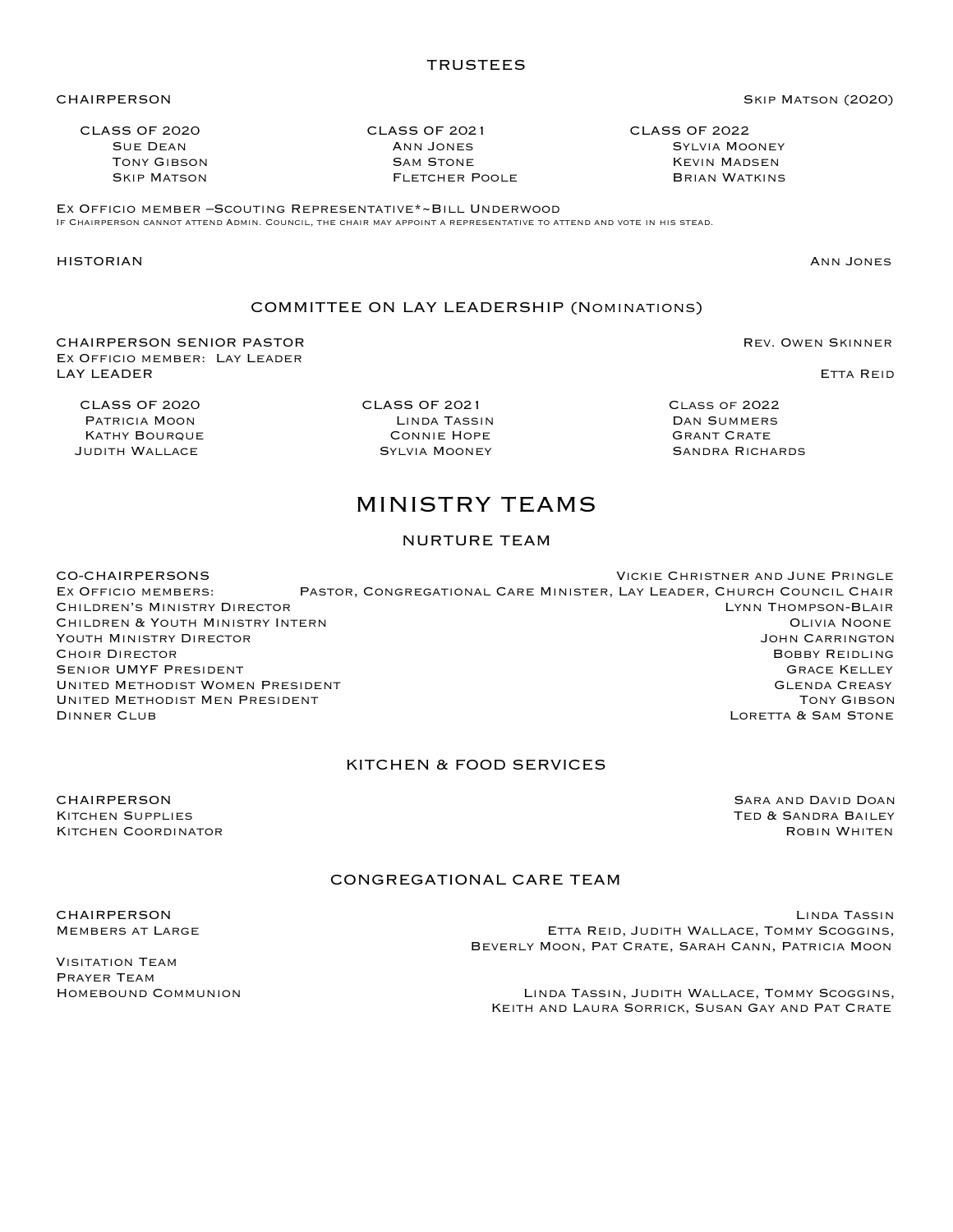#### COMFORT & JOY TEAM

Members At Large Patricia Moon, Pat Pippin, Sandra Bailey, Linda Tassin, Carol Hatcher, Judith Wallace

## EDUCATION TEAM

CHAIRPERSON/SUNDAY SCHOOL SUPERINTENDENT Tommy Scoggins Sunday School Assistant Dan Summers EX OFFICIO MEMBERS: The Mass of the Mass of the Mass of Pastor, Lay Leader, Church Council Chair SUNDAY SCHOOL COUNCIL/TEACHERS

Youth and children's Parent Council (:YAC) Jacelyn Collins - Leader John Carrington, Lynn Thompson-Blair, Olivia Noone, Grace Kelley, Andrew Barge, Alyssa Steketee, Dan Summers, Keith Sorrick, Kimberly Suggs CHURCH LIBRARIAN **RON WRIGHT** CHURCH CHURCH CHURCH CHURCH CHURCH CHURCH CHURCH CHURCH CHURCH CHURCH CHURCH CHURCH CHURCH CHURCH CHURCH CHURCH CHURCH CHURCH CHURCH CHURCH CHURCH CHURCH CHURCH CHURCH CHURCH CHURCH CHURCH CHU SCOUT COORDINATOR SALL UNDERWOOD COORDINATOR COORDINATOR COORDINATOR COORDINATOR

#### HOSPITALITY TEAM

 $CHAIRPERSON$ Ex Officio members: Pastor, Lay Leader, Church Council Chair, Congregational Care Minister **COMMUNITY PUBLICITY** SANDRA RICHARDS WELCOME COORDINATOR **BEVERLY MOON** MEMBERS AT LARGE THE TOMMY SCOGGINS, EMILY SUMMERS, ETHAN CARRINGTON, Janice Sanders, Robert Andrews and Suellen McRaney

Morris Abernathy, Barbara Forrester, Judith Wallace

### MISSIONS TEAM

CHAIRPERSON Mike Fowler (2021) Ex Officio members: Pastor, Lay Leader, Church Council Chair, Congregational Care Minister MONTHLY BLOOD DRIVE COORDINATOR Missionary Support Coordinator Ray Patrick CHRISTMAS FREE SHOPPING DAY COORDINATOR<br>SPECIAL NEEDS MINISTRY LYNN MCFARLAND, REBECCA GANDY, JOHN CARRINGTON LYNN MCFARLAND, REBECCA GANDY, JOHN CARRINGTON UMCOR SAGER BROWN COORDINATORS **MIKE AND CLAIRE FOWLER** 

#### WORSHIP TEAM

CHAIRPERSON Judith Wallace (2021)

Vice Chairperson Ex Officio members: Pastor, Lay Leader, Church Council Chair, Minister of Music & Youth, Organist, Minister of Congregational Care, Children's Ministry Director, Children's Ministry Intern Members at Large: Patricia Moon, Sue Dean Communion Valliere Kelley, Nancy Camp Acolytes Ellen Holt Media Ministries Erik Kuerst, Kevin Gandy, Andrew Barge PARAMENTS SUE DEAN, ROBIN WHITEN<br>
ISHER COORDINATORS SUE SUE DEAN, ROBIN WHITEN<br>
CR:30 ~ ED DIIRDEN/11:00 ~ TERRY  $C8:30 \sim$  ED DURDEN/11:00 ~ TERRY Lovins SEASONAL ADORNMENT **SEASONAL ADORNMENT** SEASONAL ADORNMENT AND A SEASONAL ADORNMENT AND A SEASONAL ADDITH WALLACE, LINDA TASSIN, ROBIN WHITEN GREETER COORDINATOR: SANDRA RICHARDS AND THE SANDRA RICHARDS SANDRA RICHARDS GREETERS: SANDRA RICHARDS, TANK MILLS, KEVIN GANDY, EARLA CAMPBELL, KATHY BOURQUE,

# LAY SERVANTS

Glenda Creasy Etta Reid Linda Tassin Judith Wallace Robin Whiten

CHAIRPERSON Jean Bevis